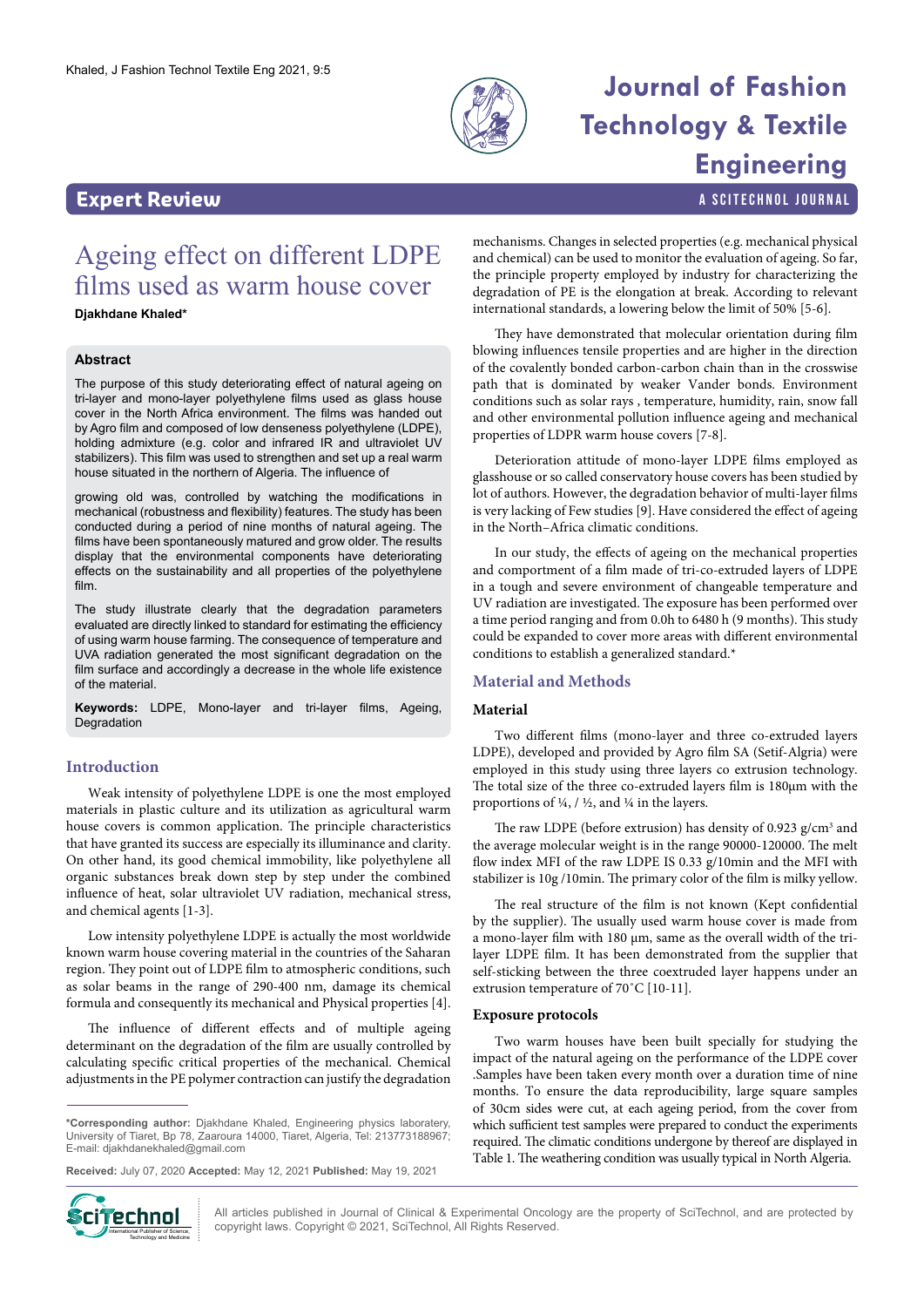| Time of ageing (months)   | Mav | Jun | Jul         | Aug  | Sep      | Oct  | Nov  | Dec  | Jan |
|---------------------------|-----|-----|-------------|------|----------|------|------|------|-----|
| Temperature (°C           | 19  | 29  | 34          | 32   | ົ<br>- 1 | 25   | 15,5 | 12.5 |     |
| Humidity (%)              | 44  | 34  | 29          | 34   | د4       | 40   | 62   | 70   | 69  |
| Global energy (Langley's) | 70  | 69  | 72<br>ے ، ۔ | 2.69 | 2.04     | 1.92 | . 87 | 1.57 | .47 |

**Table 1:** The power emitted and the average temperature /moisture during ageing.

### **Tensile testes (creep)**

The creep comportment of polyethylene films is mainly controlled by distortion of the amorphous phase, which itself affected by the numerous crystalline and the tautness of the tie molecules.

Using agricultural compounds to produce structural building outcome, often demand enhancement of their mechanical properties, especially the creep efficiency .Previous studies in the field revealed that the creep of agricultural composites differ with the type and content of matrices, coupling treatment, where the relative performance of the fiber-matrix interface is significant compared with the visco elastic of the compound [12-13].

# **Results and Discussions**

#### **Creep-recovery behavior**

The creep test performance of the unblemished/pure and naturally aged films (up to a period of 9 months) was examined by assessed the creep-recovery test. The load was applied on a specimen in a direction parallel to the average molecular orientation obtained during the film processing [14]. The recovery starts immediately after the stress removal and for a period of 24h as well. The creep-recovery behavior was calculated for different exposure time (0, 1, 2, 3, 4, 5, 6, 7, 8, and 9 months) in Figure 1.



The performance of a polymer during disclosure to rude environments can be highly intensified by adding the photo stabilizing additives such as ultraviolet absorbers, UVA, quenchers, free radical scavengers. Hindered amine as photo stabilizers, HALS and ultra violet absorbers UVA are frequently employed. Stabilizers prevent oxidation and so its negative effects on the average molecular weight and therefore the drop of the mechanical properties. Gachter et al. [15-16]

Figure 2 presents the variation of modulus of elasticity while growing elderly. Such deterioration in the mechanical comportment of the mono-layer and tri-layer films of LDPE is due to the modification emerging with ageing in the molecular structure of the material. Polymeric molecules are huge, on the molecular scale, and their unique valuable characteristics are entirely a result of their size.



Any damage in chain length decreases the tensile force and became a cause of premature failure. The progressive changes in the molecular structure due to ageing do not permit the polymer chains to redesign as before and lay down additional resistance following the initial of the material [17-18].

# **Conclusion**

The effect of natural elderly growth on the specifics features of mono-layer and tri-layer LDPE film employed as a warm house roof has been investigated. The most breakdown deterioration in the mechanical characteristics (modulus of elasticity, fracture stress and elongation at break) has been measured. The study reveals that natural ageing of the film in North-Africa is almost equal to an aging at 40°C. Further, the sunlight radiation is a principle element of degradation and the anti UV additives are not optimized in this film. The combined effect of the temperature and UV-A radiation decrease the life time significantly. The data of the yellow color, correlated with the breakdown in the mechanical performance of the film.

#### **References**

- 1. Mourad A H I (2010) Thermo-Mechanical Characteristics of Thermally Aged Polyethylene / Polypropylene Blends. Mater Des 31: 918-929.
- 2. Mourad AHI, Bekheet N, Al Butch A, Abdel Latif L, Nafee D et al. (2005) The effects of process parameters on the mechanical properties of die drawn polypropylene. Polym Test 24: 169-180.
- 3. Dehbi A, Djakhdane K, Mourad A H I (2012, July) Impact of degradation of polyethylene films under simulated climatic conditions on their mechanical behaviour and thermal stability and lifetime. Int J Press Vessel 55058: 131- 135.
- 4. Briassoulis D, Aristopoulou A (2001) Adaptation and harmonisation of standard testing methods for mechanical properties of low-density polyethylene (LDPE) films. Poly test 20: 615-634.
- 5. Briassoulis D, Aristopoulou A (2002) A modified artificial ageing procedure for low density polyethylene (LDPE) agricultural films. In Int Conf on Agri Eng.
- 6. Dehbi A, Mourad A H I, Bouaza A (2012) Degradation assessment of LDPE multilayer films used as a greenhouse cover: natural and artificial aging impacts. J Appl Poly Sci 124: 2702-2716.
- 7. Gruenwald G (1992) Plastics: how structure determines properties. Munich: Hanser Publishers.
- 8. Aouinet M, Djakhdane K, Dehbi A, Castronuovo D, Picuno P (2019)